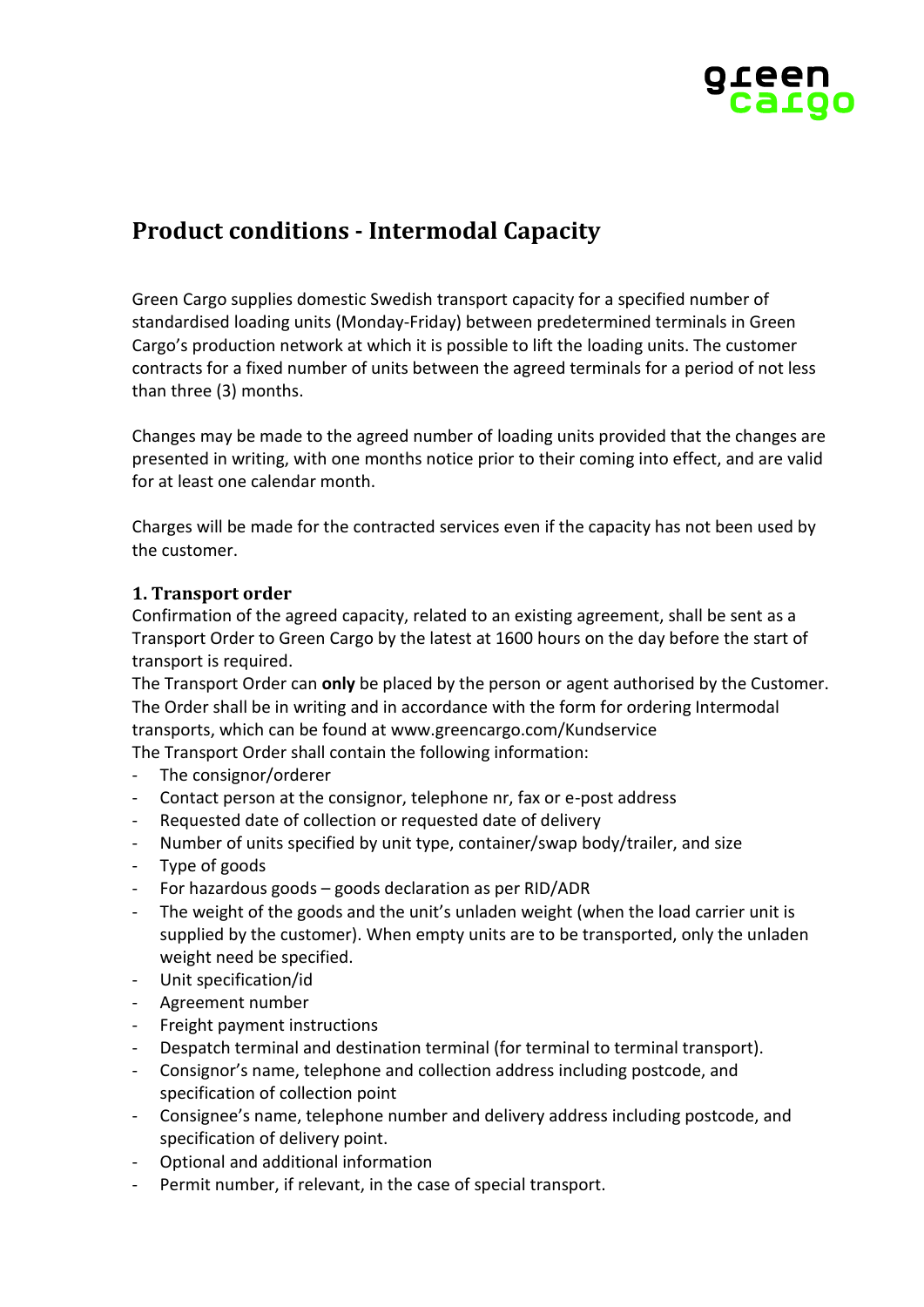

# **2. The scope of the transport service**

Green Cargo undertakes to transport, on behalf of the customer, standard loading units. In the price specified in the Agreement is included transport between the addresses specified in the Price and Production Annexe to the Agreement and, when nothing else is specified, one transfer to as well as one transfer from a railway wagon. Additional transfers and other services will be charged separately as per the respective terminal's or port's price for the additional service.

# **3. Special conditions for certain types of goods**

Certain types of cargo and objects which are specified below are accepted for transport under special conditions and only after the conclusion of a separate agreement:

- goods which result in an uneven weight distribution in the load carrier
- objects with insufficient packaging
- consumer electronics, white goods
- high-value goods
- living plants
- fresh fish on ice
- food which, according to the Swedish National Food Administration, must be transported at a specific temperature
- other goods which require temperature controlled transport
- tobacco
- wine and spirits
- postal mail, letters
- hazardous goods
- weapons
- dangerous waste and other waste
- mobile telephones, computer equipment.

### **4. Collection and delivery**

The agreed transport price is specified per unit. The customer is allowed one (1) hour in which to load or unload the loading units calculated from the time of arrival at the specified loading/unloading point. If this hour is exceeded waiting time charges will be debited. The maximum excess waiting time permitted is one (1) hour, after which the unit will be offloaded and a new charge as per the agreed transport price per unit will be made. Any depot/terminal or storage charges will be charged separately as per the respective terminal's or port's price for the additional service.

Collection and delivery will be carried out between 0700 and 1700 hours Monday to Friday if no other agreement has been made. Local deviations can occur as a result of opening times and availability times at the respective terminals.

#### **5. Loading instructions**

The consignor, when he carries out the loading of the loading unit, must ensure that goods are loaded securely in accordance with Swedish Road Administration / Swedish Ministry of Transport instructions (VVFS) as well as, in the case of hazardous goods, that goods are secured in the loading unit in accordance with the appropriate transport directives (ADR,